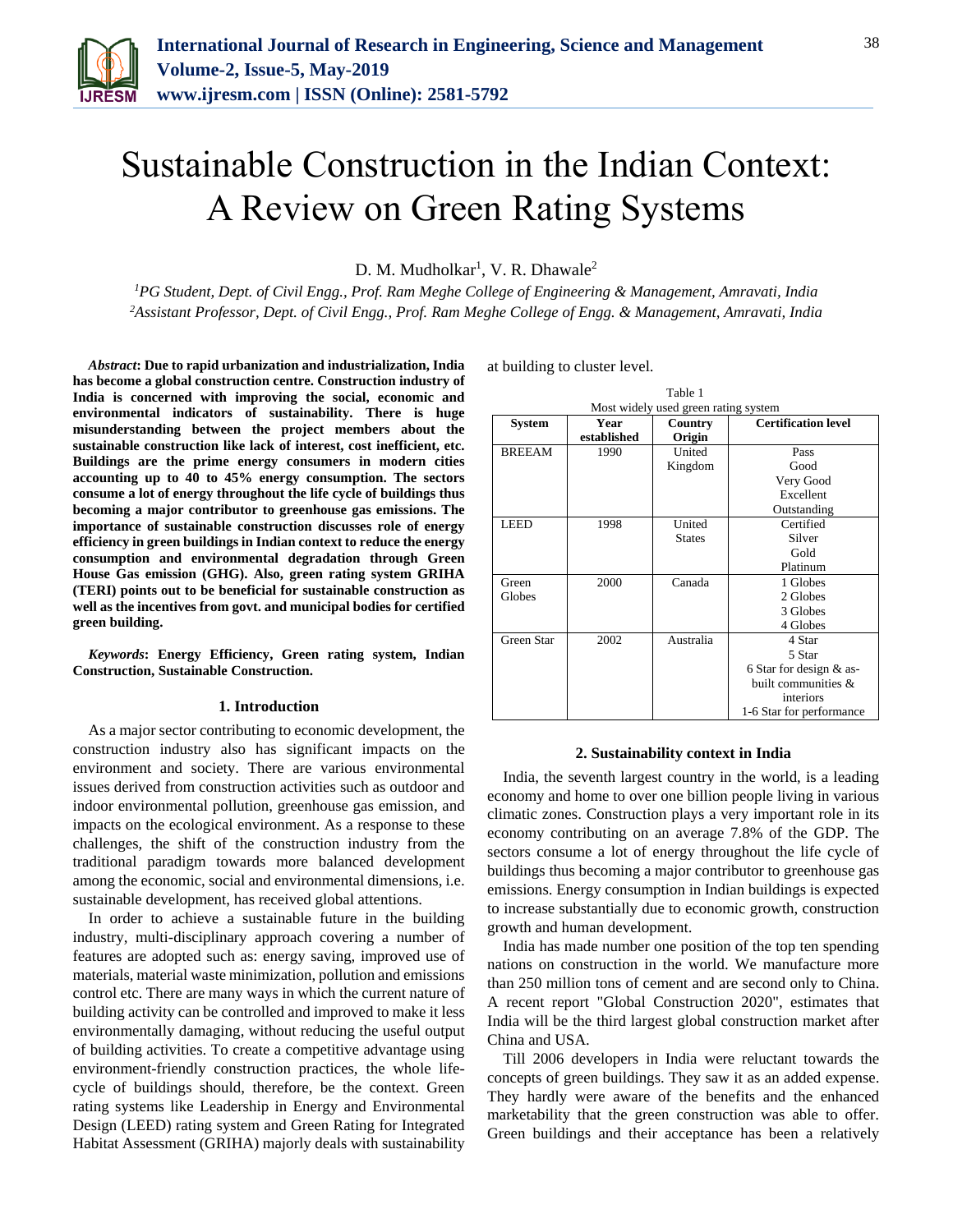

recent trend in the developing countries as compared to the developed world. Though, there have been several initiatives by the governments and other bodies in the developing countries to address sustainability in the construction sector, these initiatives have either faced economic and social problems or did not have a proper implementation strategy to ensure their successful adoption in the society. But, the recent trend in India suggests a rapid adoption of green buildings in construction. By 2018 in India, over 5 billion sq.ft of green buildings is registered. A report from Indian Green Building Council (IGBC) stated that currently there are more than 4800 projects under green building guidelines.

## **3. Incorporation of sustainable construction**

In considering sustainable practices that construction industry must adopt, an analysis is required for each stage of construction. And for this we need to have a grade based certification system or a comprehensive plan for sustainable construction of every structure in country. This can be done by considering sustainability at aspects as:

- A. Planning, design and specifications
- B. Current Practices in Construction Industry
- C. Material Conservation and Selection
- D. Use of Construction Demolition and recycled Material
- E. Energy Conservation
- F. Innovation
- G. People

Also it may be noted that cost-effective construction technologies do not compromise with the safety and security of the buildings and mostly follow the prevailing building codes. Careful selection of materials and technologies should be done in order to reduce consumption; it is possible to significantly reduce emissions.

# **4. Role of ratings and certification in Sustainable Development**

The green building movement in India started with the establishment of the IGBC in 2001, which was an initiative of the Confederation of Indian Industries (CII) along with the World Green Building Council and the USGBC. Motivated by a desire to be environmentally conscious, many commercial and other facilities have adopted―Green technologies‖ in order to earn―Green and Sustainable certifications. The Green Buildings Ratings and Certification process has gained tremendous momentum over the last few years. Particularly, growth in the number of projects certified by rating systems such as Energy Star and LEED has nearly doubled in size during this period.

In India, the Indian Green Building Council (IGBC) provides LEED ratings to structures and aims to make the country one of the leaders in green buildings 2035. The Green rating for Integrated Habitat Assessment (GRIHA) is the National Rating System of India. It has been conceived by The Energy and Resources Institute (TERI) and developed jointly with the

Ministry of New and Renewable Energy, India. It is a design evaluation system for green building and is intended for all kinds of buildings across every climatic zone in India. Because of the gradual spread of awareness about eco-friendly buildings, there has been a considerable rise in the number of registered green buildings all over India.

## **5. Green Building Certification Processes in India**

#### *A. GRIHA*

Green Star Rating System Formed by The energy And Resources Institute (TERI), INDIA, it identifies projects that have demonstrated a commitment to sustainability by designing, constructing or owning a building to a determined standard. It attempts to minimize a building's resource consumption, waste generation, and overall ecological/ environmental impact by comparing them to certain nationally acceptable limits/benchmarks. By adopting the five 'R' philosophy of sustainable development, namely

- Refuse: to blindly adopt international trends, materials, technologies, products, etc. Especially in areas where local substitutes/equivalents are available.
- Reduce: the dependence on high energy products, systems, processes, etc.
- Reuse: materials, products, traditional technologies, so as to reduce the costs incurred in designing buildings as well as in operating them.
- Recycle: all possible wastes generated from the building site, during construction, operation and demolition.
- Reinvent: engineering systems, designs, and practices such that India creates global examples that the world

TERI (GRIHA) certification system consists of 34 criteria of the rating under 4 categories namely site selection and planning, building planning and construction, building operation and maintenance, innovation. Within each category, the credits awarded have an effective weight-age by virtue of the numbers of credits awarded versus the total credits available. Different levels of certification (one star to five stars) are awarded based on the number of points earned. The minimum points required for certification is 50.

- 50-60 points is certified as a 1 star GRIHA
- 61-70 is a 2 star GRIHA rated building,
- 71-80 is a 3 star GRIHA rating building,
- 81-90 is a 4 star GRIHA rated building and
- 91-100 is a 5 star GRIHA rated building

The project evaluation is done by the GRIHA officials-ADaRSH. ADaRSH officials can examine your project documents to help you establish whether your project is eligible for GRIHA rating and render requisite assistance for registration. ADaRSH is a non-profit, independent society registered under the Societies Act and is the body responsible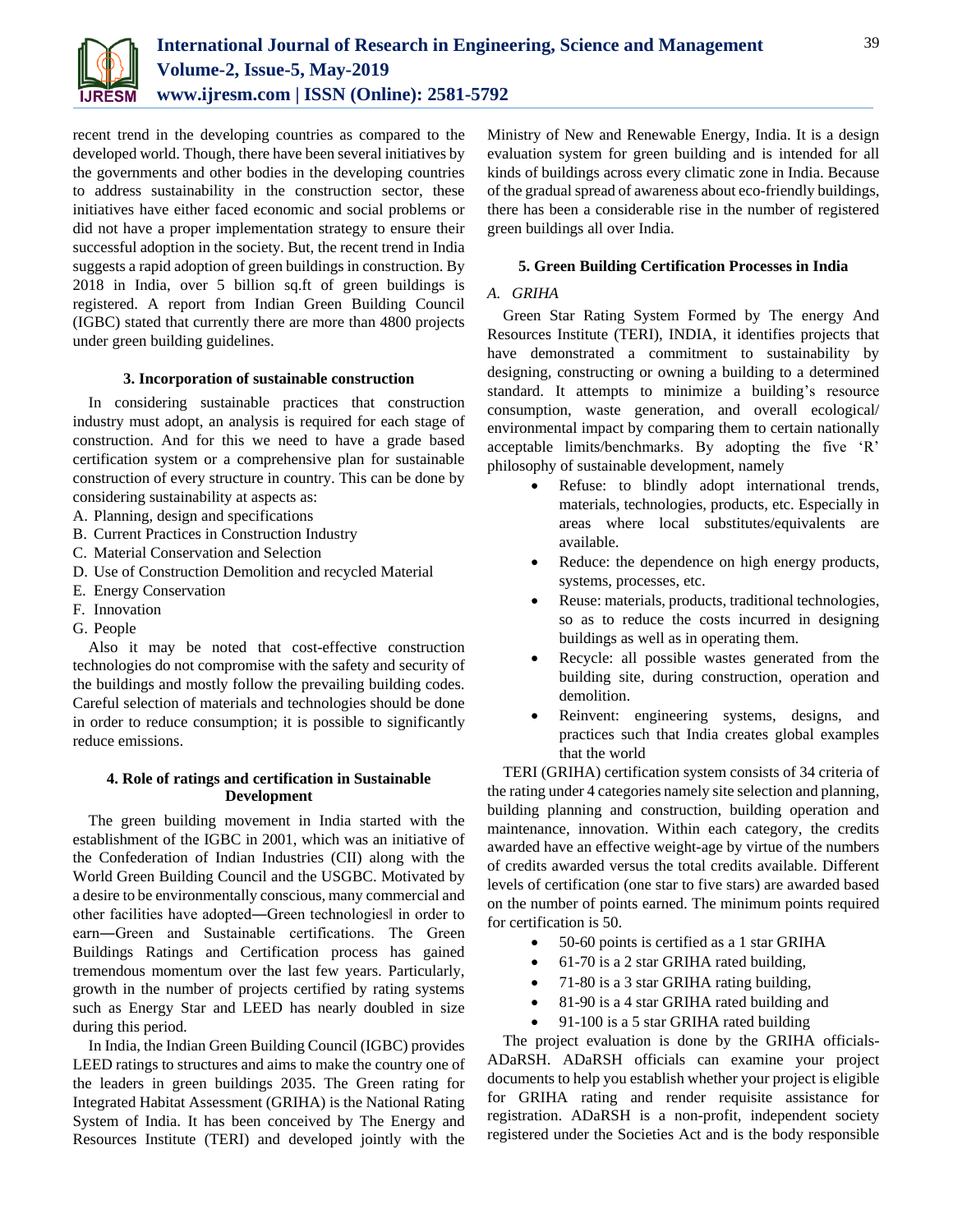

for administering and giving GRIHA rating to the projects that register under the system.

| Table 2                          |                                               |  |  |
|----------------------------------|-----------------------------------------------|--|--|
| <b>GRIHA</b> registration scheme |                                               |  |  |
| <b>Built-up Area</b>             | <b>Registration Fees*</b>                     |  |  |
| < 5000 m <sup>2</sup>            | Rs. 3.14,000                                  |  |  |
| $> 5000m^2$                      | Rs. $3,14,000 +$ (Rs. 3.75 per m2 above 5000) |  |  |
| *Excluding Basement              |                                               |  |  |

SVA GRIHA (Simple Versatile Affordable GRIHA) has been developed by ADaRSH in collaboration with TERI and is currently under pilot stage. This variant of GRIHA is meant to simplify, and make the greening of small buildings (less than 2500 sq.m built-up area) affordable.

## *B. Bureau of Energy Efficiency (BEE)*

BEE Star rating the scheme is based on actual performance of the buildings in terms of energy performance index (EPI, kWh/m<sup>2</sup> /yr), in which air-conditioned and non- air-conditioned buildings are rated on 1 to 5 scale targeting three climate zones (hot and dry, warm and humid, composite). The Star Rating Program for buildings will create a demand in the market for energy efficient buildings based on actual performance of the building in terms of specific energy usage. This program will rate buildings having a connected load of 100 kW and above on a 1-5 Star scale with 5 Star labeled buildings being the most efficient.

Five categories of buildings - office buildings, hotels, hospitals, retail malls, and IT Parks in five climate zones in the country have been identified for this program. The energy Performance Index (EPI) in kWh/m<sup>2</sup>/year will be considered for rating the building. The Indian Bureau of Energy Efficiency (BEE) had launched the Energy Conservation Building Code (ECBC) on February 2007. The code is set for energy efficiency standards for design and construction with any building of minimum conditioned area of 1000 Sq. mts and a connected demand of power of 500 KW or 600 KVA. The energy performance index of the code is set from 90 kW·h/sq./year to 200 kW·h/sqm/year where any buildings that fall under the index can be termed as "ECBC Compliant Building".

# *C. Leadership in Energy and Environmental Design Rating System (LEED)*

INDIA LEED, a product of the U.S. Green Building Council (USGBC), provides a complete framework for assessing building performance and meeting sustainability goals within 6 category rating system. The categories are: sustainable sites, water efficiency, energy & atmosphere, materials & resources, indoor environmental quality and innovation & design. LEED Certification is based on point system. The amount of points achieved will determine which level of LEED certification the project is awarded. There are 69 possible points and four certification levels. Basic LEED Certification requires 26 to 32 points; LEED certified silver level requires 33 to 38 points; LEED certified Gold level requires 39 to 51 points; and LEED certified platinum level requires 52 to 69 points.

- The maximum possible points are based on:
- Sustainable sites (14 possible point's total)
- Water efficiency (5 possible point's total)
- Energy and atmosphere (17 possible point's total)
- Material and resources (13 possible point's total)
- Indoor environmental quality (15 possible point's total)
- Innovation and design process (5 possible points total)

| GRIHA Certified buildings in India                              |                                                    |                       |  |
|-----------------------------------------------------------------|----------------------------------------------------|-----------------------|--|
| <b>Name of the Project</b>                                      | Location                                           | <b>Star</b><br>Rating |  |
| New Interim Terminal Building<br>(Domestic), Vijayawada Airport | Krishna District,<br>Vijayawada, Andhra<br>Pradesh |                       |  |
| Milestone Experion Centre                                       | Gurgaon                                            |                       |  |
| New Government Medical<br>College                               | Baripada, Odisha                                   |                       |  |

Table 3

|  | Table 4 |                                         |  |
|--|---------|-----------------------------------------|--|
|  |         | LEED Certified green buildings in India |  |

| Name of the<br>Project    | Location         | <b>LEED</b><br>rating | <b>Annual Energy</b><br>Savings (Rs. in<br>Lakhs) |
|---------------------------|------------------|-----------------------|---------------------------------------------------|
| CII Sorabji<br>Godrej GBC | Hyderabad        | Platinum              | 102                                               |
| Wipro                     | Gurgaon          | Platinum              | 90                                                |
| Palais Royale             | Worli,<br>Mumbai | Platinum              | 60                                                |

#### **6. Conclusion**

- 1. India is a rapidly growing economy and hence the pressure on the use of natural resources is very heavy. There is an awakening about the words durability and then sustainability. Though the durability is understood to a point the real meaning and importance of sustainability is not fully comprehended by engineering fraternity as well as planners.
- 2. Uncurbed consumption of these high embodied energy materials is a reason for environmental degradation. In today's era where energy crisis is a major problem, green buildings gives a brilliant and promising solution. These are designed to use minimum energy.
- 3. The IGBC has adopted the GRIHA rating system for evaluating green building performance in India. The payback period for existing green buildings range from two to seven years, depending upon their certification level.
- 4. Green building is a boon to the society where energy and water consumption can be reduced while still maintaining an increase in productivity for occupants, their health, safety and well-being.
- 5. In today's era green buildings are essential as environmental balance is important for survival and further development of human beings, but first people have to be made aware not to see green buildings as an extra monetary burden. Green buildings are only way to a sustainable tomorrow.